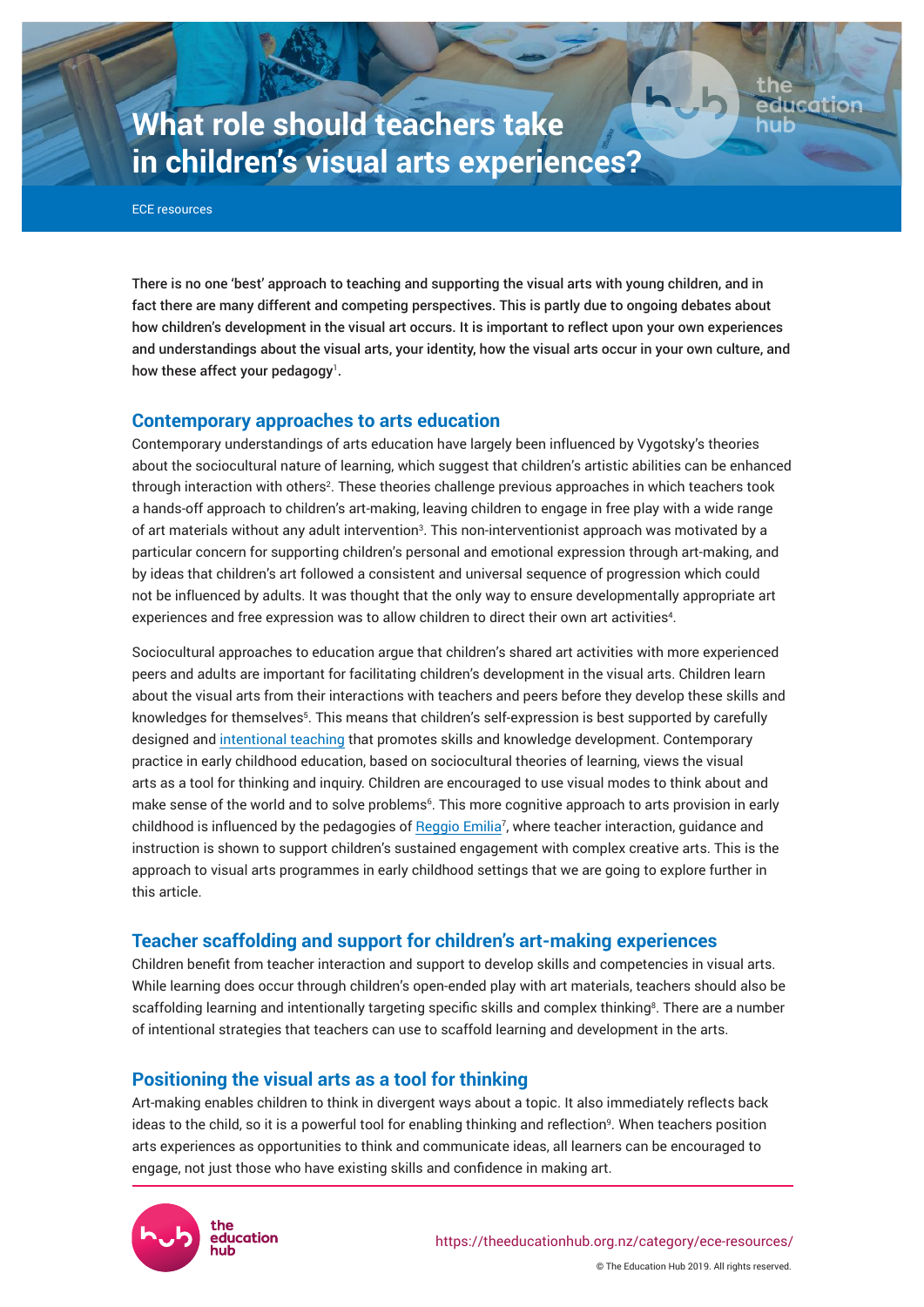To position the visual arts as a tool for thinking in your own practice you might:

- Intentionally provide regular and ongoing open-ended opportunities for spontaneous meaningmaking and communicating ideas with visual arts materials. Attend to their art-making, listening to and joining conversations to be present to the narratives and meanings that emerge as they create.
- Encourage children to draw their ideas and thoughts, as drawing seems to support cognitive complexity and abstraction<sup>10</sup>.
- • Discuss children's artworks in terms of the message or idea that the child aimed to convey rather than the aesthetic qualities of the work or how realistic they may be. You might ask children what they are discovering about their subject matter in the process of trying to make their art to emphasise thinking and meaning-making and to engage children at a complex cognitive level.
- Use drawing as a way of making notes when you go on field trips, which can help children to focus their attention and formulate and express a personal understanding. Viewing and discussing drawings in a group can help to mediate a broader understanding of the experience for each child.
- Share an expectation that it may take several attempts to effectively convey an idea. Keep children's artworks as a record of their developing thinking to be reviewed, reflected upon and communicated to others, and use artworks in displays to emphasise children's developing working theories and knowledge.

# **Creating a community of learners that use visual arts to think about and communicate ideas**

Children's art-making can be used as a forum for exchanging ideas and to open up dialogue that is both cognitively challenging and engaging. Once shared, ideas are available for all the children to explore, and they may start to link and integrate each other's concepts and ideas in their artworks. In doing so, children are likely to build more complex concepts as well as more complex strategies for  $rep$ representing ideas $^{\text{11}}$ .

To create a community of learners you might:

- **Promote a social context for art-making** by providing high quality, interesting and well-presented materials in a safe and comfortable space set aside for art-making.
- **Encourage children to engage with others socially** as they draw or create so that they can exchange ideas about what they are drawing and support each other in using materials and resources in particular ways. You might invite a child who has mastered a technique to show another child.
- Promote dialogue in small groups around children's explorations in the visual arts that focuses on observations of children's strategies for learning, thinking, and making meaning through the visual arts. For example, you might note a special technique that a child is using or discuss different ways of depicting objects and phenomena.
- • **Encourage children to talk about, share, discuss, revisit and revise their artworks**, particularly in terms of the meaning and information contained in their drawing or artwork, to lead them to construct some shared understandings. You might then ask children to use the visual arts to represent their new, modified understandings.
- Put artwork on display in ways which demonstrate children's divergent thinking on the same topic or inquiry.

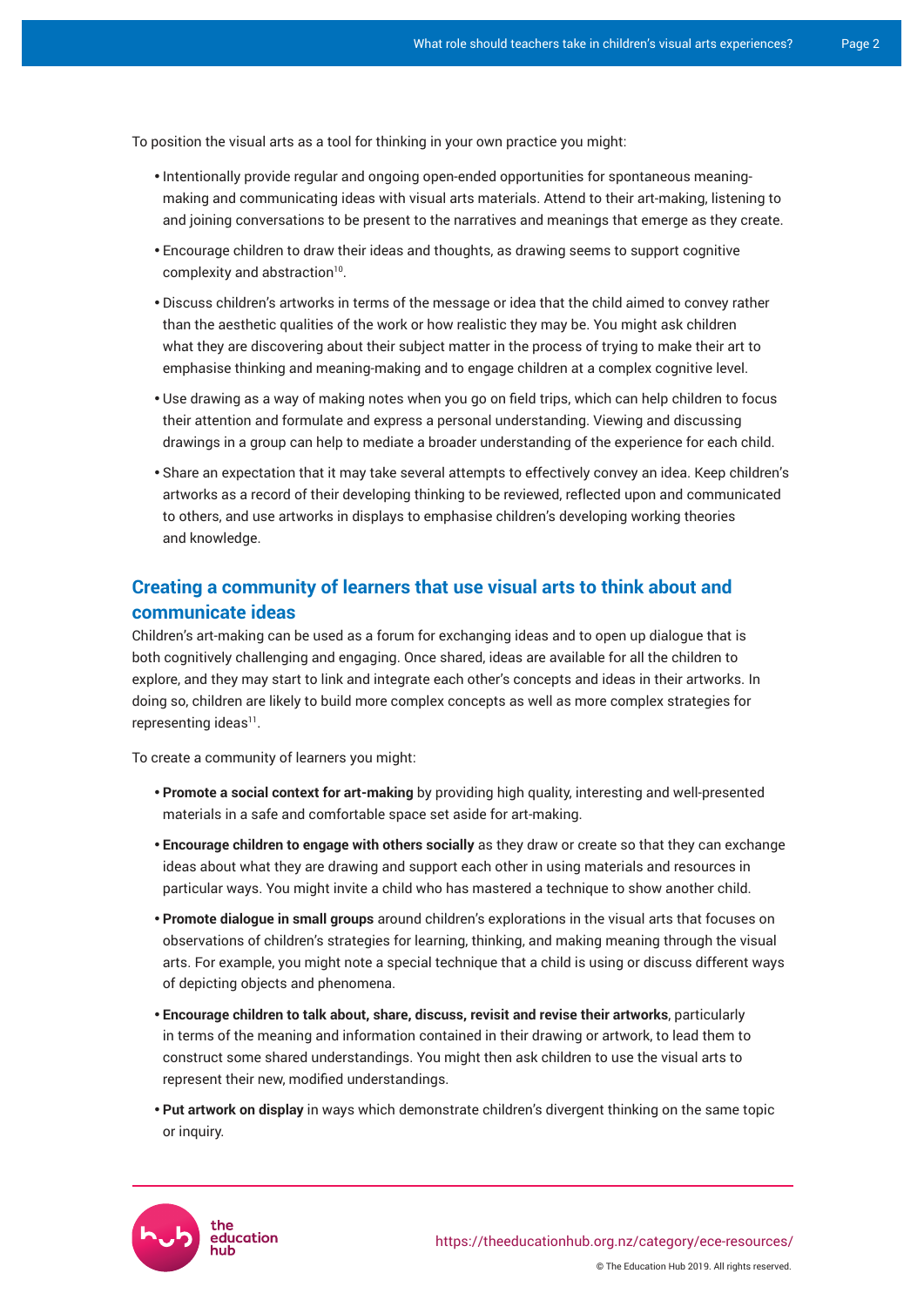#### **Encouraging artistic thinking processes and dispositions**

It is important to identify, encourage and acknowledge children's creative and artistic thinking. The behaviours, dispositions and thinking skills that support the visual arts include engaging and sustaining attention, envisioning or imagining possibilities, observing details, evaluating processes and products, and being playful and creative. A disposition for creativity involves transforming or inventing something and actively creating meaning, with an eye for difference, transformation and innovation<sup>12</sup>. To teach artistic thinking skills and dispositions you might:

- **Support children to engage with a problem**, to focus and persist with it.
- **Encourage children to observe**, and to attend to visual details more closely than they ordinarily would, in order to see things that otherwise might not be seen.
- Talk to children before they start building or making to help them envisage what they might achieve, and to imagine the next steps. For example, if children are going to build a city, having a collaborative discussion about what each of them has seen and experienced in a city might help them envision possibilities and develop more elaborate mental pictures of what they are going to build. If they are making a model of their dog in clay, talking about what their dog feels like, and what she likes to play might support children to create a richer piece.
- • **Help children evaluate what they have done**, particularly in relation to their ideas and intentions, and to critically reflect on their work in progress. You might ask where they struggled or had difficulty, how they resolved that, and what they might try differently next time. You might also support their ability to examine, analyse and interpret visual images and works. Note that contemporary approaches to arts education value a focus on both processes and products, and support children to evaluate their artworks, creative solutions and the processes and materials used according to their purpose or intention, as a way of promoting learning.
- **Encourage children to reach beyond their existing capability** to extend their ideas and explore what else might be possible, while embracing mistakes and accidents as learning opportunities. You might challenge children to add something to their artwork or representation, for example, to add another layer, balcony or turret to their block building or to populate it with some characters and create narratives.
- • **Give feedback which is intentionally focused** on the specific skill you are helping the child to develop. For example, you might comment on the child's ability to observe carefully or point out what might need further attention.

#### **Extending skills with particular media**

Teachers should share their knowledge and skills about producing artworks, offer guidance, and model visual arts skills<sup>13</sup>. For example, you might teach children how to use tools (such as viewfinders and brushes) and materials (clay, charcoal, mixed media and paint) as well as about artistic conventions (colour-mixing, tones, perspective, use of space). Children's learning can best be extended when teachers provide scaffolding that is within each child's individual zone of proximal development<sup>14</sup>. This means being aware of where children are in their learning, and teaching them something that is just within reach (proximal) or an appropriate extension.

To teach skills for working with particular media you might:

• **Ensure children are familiar and have confidence with art materials and methods**. Show children how to hold tools and manipulate materials to support their fine motor skill development. Being present and developing shared attention with children during art experiences is very motivating for

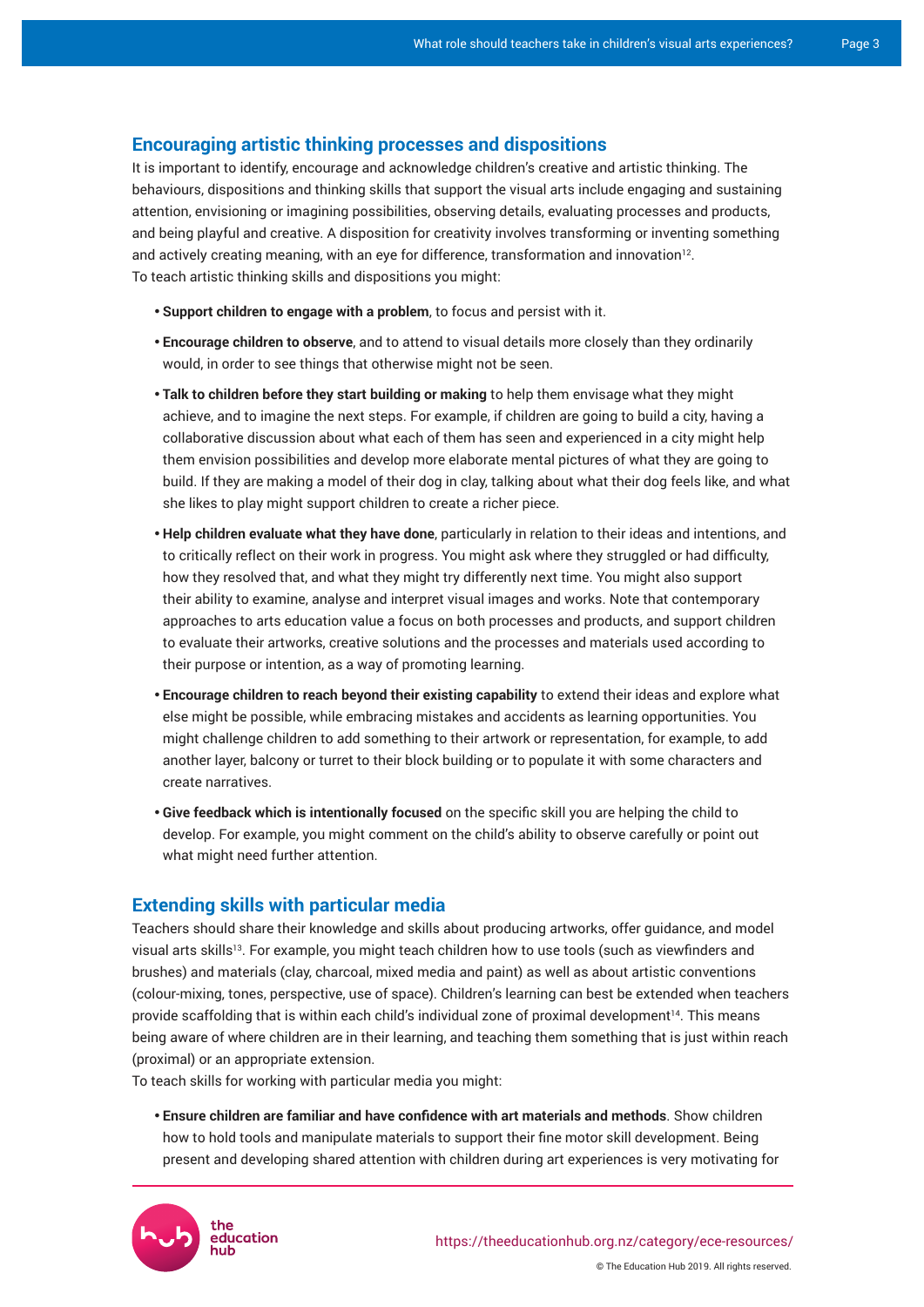children. You can watch for children's curiosity and exploration with visual art materials and build on their initial experimentation to develop skills.

- • **Use children's individual artworks as a vehicle for discussing tools, materials, techniques and processes**. For example, help children to note variations in the qualities that are observable in their processes (drawing fast and slow lines) and products (the red colour that matches the colour of the child's shirt, or the way the smeary chalk lines look soft). In the block area, point out features of children's buildings and help them to notice the details of a construction.
- Talk about the illustrations in picture books, thinking about the ways in which artists or illustrators create feelings and messages, and the materials and techniques they use. Discuss the elements of images such as line, colour, placement and positioning, light source, and so on. You might encourage children to imagine what an illustration might look like before showing them, or to imagine how they would illustrate that part of the story, to develop their envisaging skills, or encourage their ability to expand ideas by suggesting other things the artist might have depicted.
- • **Demonstrate processes and provide information in a way which inspires children** to try it out for themselves and to apply it to their intended art-making rather than following a step-by-step process. For example, if you want to encourage children to develop skill in building arches with blocks, you might post pictures of arches around the space and ask children to look at them and guess how they were made. You might ask children to anticipate what problems they might have and demonstrate ways to solve those problems, or create alongside children to help them develop further techniques and skills. It is important that there is not a predetermined outcome for art activities, which can lead teachers to have a (sometimes extremely) hands-on role in managing the process or making the item for children, severely limiting children's activity, autonomy and learning 15 .
- • **Ask questions that encourage children to extend themselves or experiment**. You might ask children whether they want a smooth or bumpy texture on their clay model, or how easy it will be to make the model stand up. Can they think of ways to make the clay smooth?Can they test how strong the joints are between different parts of their model? In this way you help to articulate design challenges and problems, while leaving children in charge of solving them.
- • **Encourage children to revisit artworks**, and to add to or re-work what is already there, which helps children to expand their repertoires. For example, they might work over dry media with wet.

## **Attending to multi-modal expression**

Young children often express themselves in multi-modal ways using speech and non-verbal communication including facial expressions, gesture and bodily movement alongside visual language. Children might provide a verbal running narrative as they draw a map, or use gesture, sound effects and movement to describe what their clay monster figure is about. Attention to multimodal approaches can give a powerful insight into children's ideas, interests, intentions, concerns, culture and values $^{\rm 16}$ . To attend to and value multi-modal expression you might:

- • **Recognise when children need to use multimodal ways to describe their thinking and ideas**, and provide an (informal) audience for this, which can be you as the teacher, or other children. Being alert to the additional information that narrative, gesture and movement bring to children's meanings as they create an artwork leads to greater understanding of their art-making.
- Play with different modalities yourself. For example, use a high squeaky voice to make sound effects as you draw short little scribbles, and a lower pitch to make slow, thicker lines.

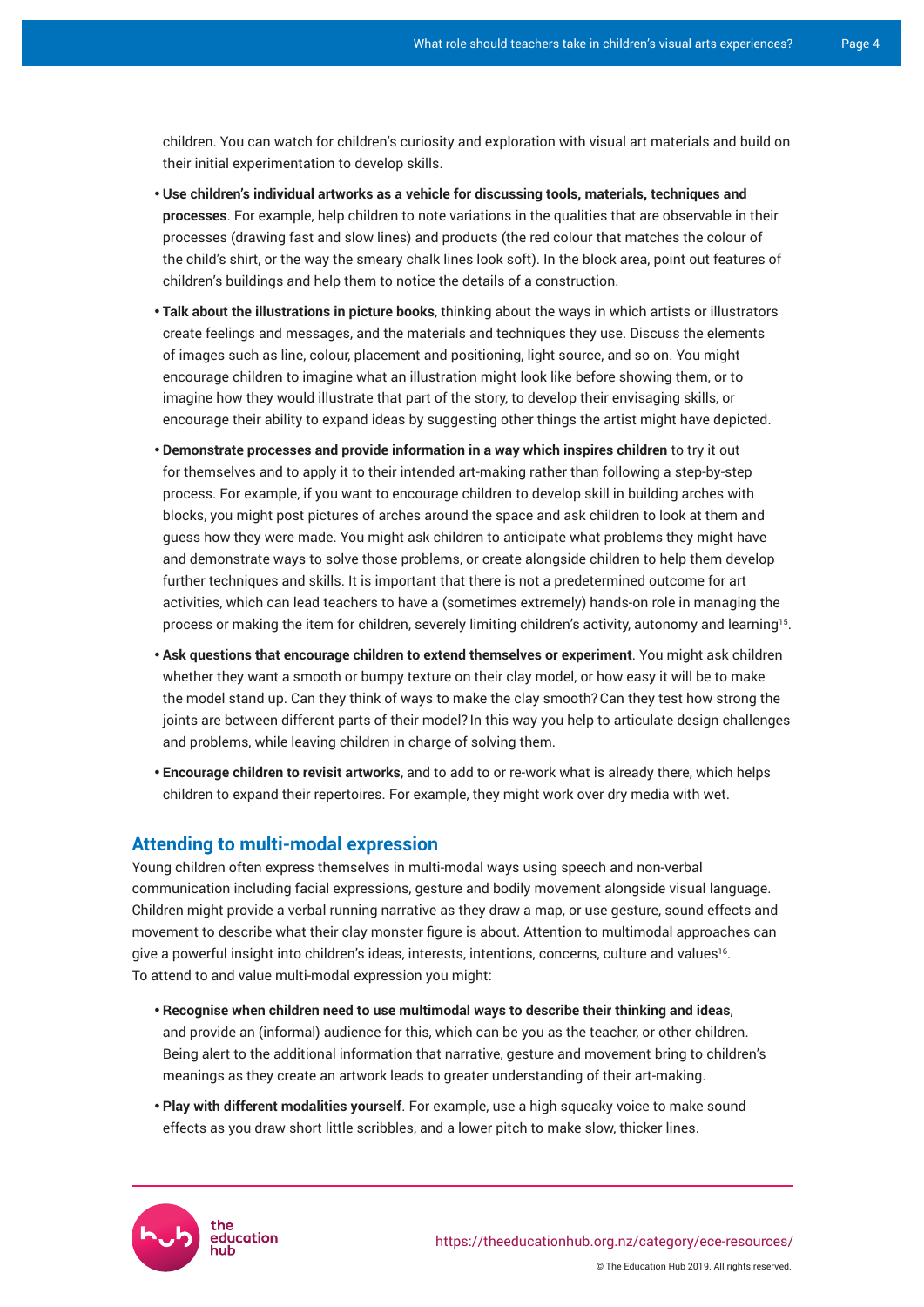- • **Challenge children to represent an idea in another modality**. For example, challenge children to draw a clay model they have made, or to create a 3D model of a map they have drawn.
- • **Bring the visual arts into all areas of the curriculum**. The visual arts can be readily connected to other disciplines and topics in early childhood programmes.

## **Collaborative art-making**

Active collaboration and shared engagement between teachers and children can support children's development in visual art-making as teachers position themselves as co-learners with children, listening to children's emerging meaning-making, sharing narration with them and experiencing their ways of constructing knowledge17. This can be more insightful than asking children about what they have created once it is complete. Drawing with children (on the same surface) can be powerful for opening up communication with children and learning more about their interests, ideas, and intentions, and for offering opportunities to expand on children's understandings and learning. To try collaborative art-making in your own practice you might:

• **Support children's mark-making through verbal dialogue and gesture as well as co-drawing** to validate the child's work. For example, 'I like how you made thick lines. I am going to make thick lines too.'

- • **Listen to, and contribute to, children's narration as they draw**. Talk with the child about what you are doing, attend to and share non-verbal gestures and expressions.
- Use the marks that you observe children working with. You might slow down some of the movements to make them more deliberate, or retrace the lines that children draw. Learn from the child, share and exchange skills with them to become familiar with different media and to expand your own artistic skills.
- • **Try to work together, co-ordinating marks and drawings**. Don't try to control the child's mark-making, even if they move off the shared surface that you are using (instead, sustain your interest in the shared work which might encourage the child to return to it).
- • **Look at and respond to the child's work**. Focus on colour and the use of material and support children's thinking, self-expression and communication of ideas, rather than aiming for a particular representation or level of realism.

### **Observing, interpreting and documenting art experiences and products**

Children's art-making benefits from formative assessment so that appropriate and intentional teaching strategies can be developed to support their ongoing learning and development<sup>18</sup>. It is valuable to develop in-depth written, visual or photographic documentation of art experiences which have been closely observed and combined with knowledge about children's home activities and interests in order to best understand, assess, evaluate and plan for further art experiences. For observing, interpreting and documenting art experiences you might:

• **Sensitively observe the process of children's art-making** (rather than just examining a finished product) and attend to the various multimodal ways of expressing meaning that children use in conjunction with their artistic process to see how the child's various marks can be distinguished and how they are ascribed meaning. Try to develop an empathy with what children are trying to communicate, being sensitive to the artistic processes that they have developed with a medium (which may still be exploratory). Take note of children's artistic choices, because how something is communicated is part of the overall meaning intended.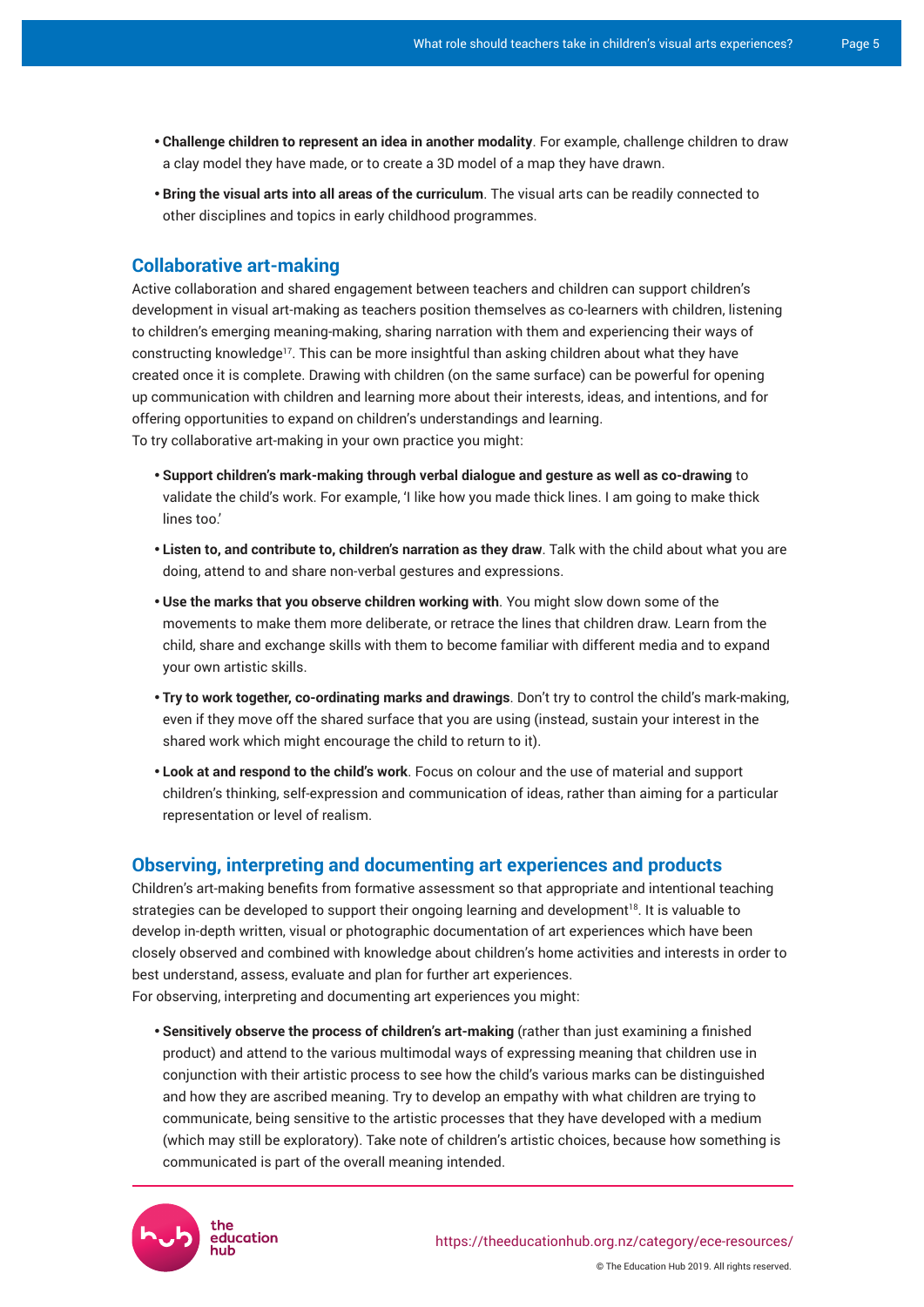- • **Consider the context which informs the art-making experience,** such as children's prior knowledge, personal experiences and cultural influences, as well as the environment in which they were drawing or making, and the social interactions that took place.
- • **Communicate with children's parents and whānau** about children's art-making to develop your awareness of children's interests and activities.
- Take a holistic approach to planning ongoing visual arts experiences for children, recognising that the subject matter that children draw on for their visual art-making are a result of home and centre experiences, and can be fostered to enhance their understanding of a range of subjects.
- **Store children's artworks in a safe and accessible place** so that you have a record of their development in the visual arts.

#### **Recommended further reading**

Plows, L. (2015). Three-year-old children's visual art experiences. NZ Research in Early Childhood Education Journal, 18, 37 - 51.

Lindsay, G. (2016). [Do visual art experiences in early childhood settings foster](https://artinearlychildhood.org/journals/2016/ARTEC_2016_Research_Journal_1_Article_2_Lindsay.pdf)  [educative growth or stagnation?](https://artinearlychildhood.org/journals/2016/ARTEC_2016_Research_Journal_1_Article_2_Lindsay.pdf) International Art in Early Childhood Research Journal, 5(1).

Knight, L. (2009). [Mother and child sharing through drawing: Intergenerational](https://artinearlychildhood.org/artec/images/article/ARTEC_2009_Research_Journal_1_Article_2.pdf)  [collaborative processes for making artworks.](https://artinearlychildhood.org/artec/images/article/ARTEC_2009_Research_Journal_1_Article_2.pdf) International Art in Early Childhood Research Journal, 1.

Sheridan, K. M. (2017). Studio thinking in early childhood. In Narey, M. J. (Ed.) Multimodal perspectives of language, literacy, and learning in early childhood: The creative and critical "art" of making meaning (pp. 213-232). Springer.

## **Endnotes**

- 1 .McArdle, F. (2016). "Art education" in the early years: Learning about, through and with art. International Art in Early Childhood Research Journal, 5(1).
- 2 .Brooks, M.L. (2017). Drawing to learn. In Narey, M. (Ed.), Multimodal Perspectives of Language, Literacy, and Learning in Early Childhood. Educating the Young Child (Advances in Theory and Research, Implications for Practice), vol 12. Springer.
- 3 .Narey, M. J. (2017). The creative "art" of making meaning. In: Narey M. (Ed.), Multimodal Perspectives of Language, Literacy, and Learning in Early Childhood. Educating the Young Child (Advances in Theory and Research, Implications for Practice), vol 12. Springer.
- 4 .Visser, J. (2005). The historical, philosophical and theoretical influences on early childhood visual arts education in Aotearoa New Zealand. ACE papers, Issue 16: Approaches to Domain Knowledge in Early Childhood Pedagogy, Paper 2.
- 5 .Brooks, M. (2004). Drawing: The social construction of knowledge. Australian Journal of Early Childhood, 29 (2), 42-49.

6 .Narey, 2017.

7 .Visser, 2005.